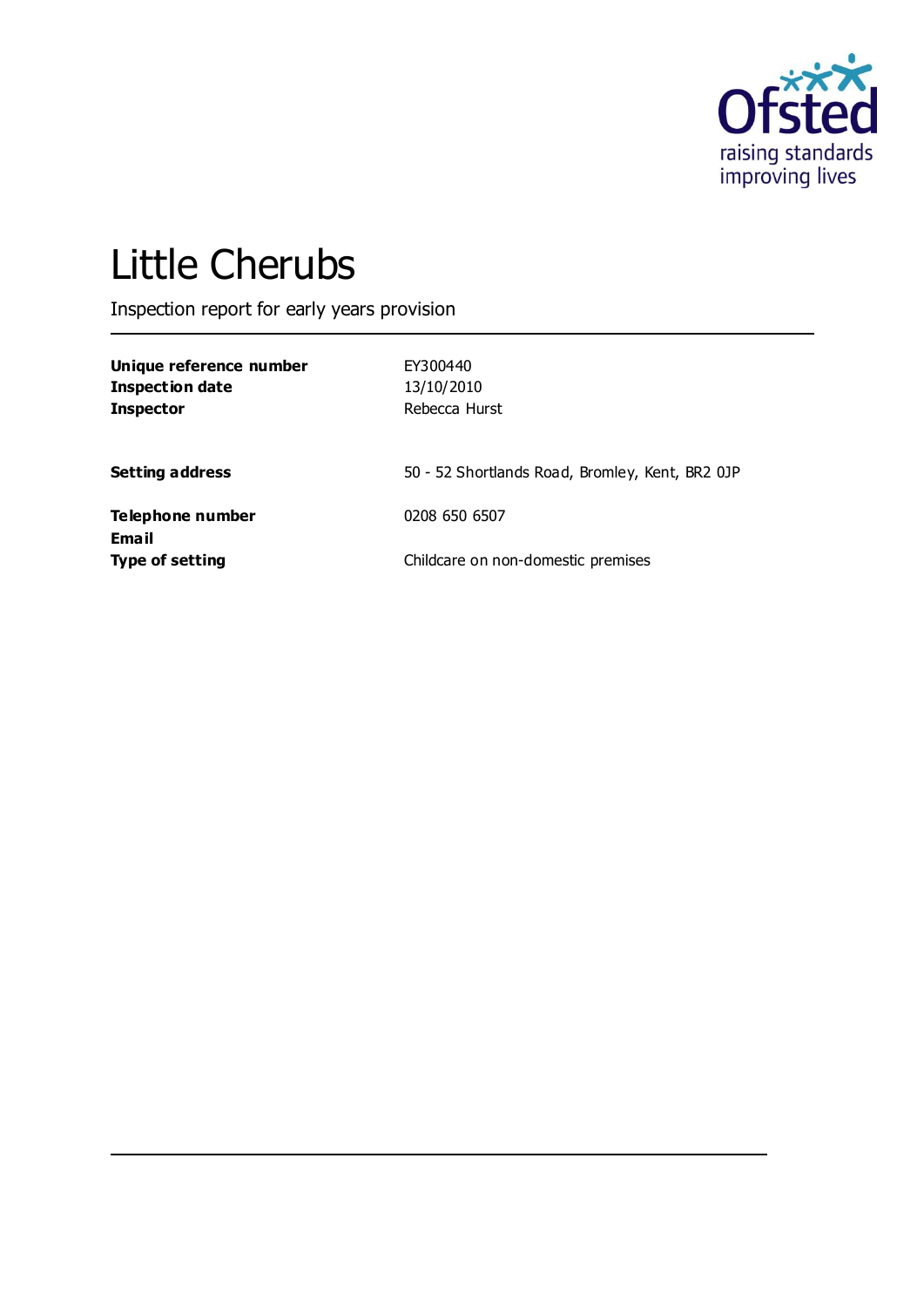The Office for Standards in Education, Children's Services and Skills (Ofsted) regulates and inspects to achieve excellence in the care of children and young people, and in education and skills for learners of all ages. It regulates and inspects childcare and children's social care, and inspects the Children and Family Court Advisory Support Service (Cafcass), schools, colleges, initial teacher training, work-based learning and skills training, adult and community learning, and education and training in prisons and other secure establishments. It assesses council children's services, and inspects services for looked after children, safeguarding and child protection.

If you would like a copy of this document in a different format, such as large print or Braille, please telephone 0300 123 1231, or email enquiries@ofsted.gov.uk.

You may copy all or parts of this document for non-commercial educational purposes, as long as you give details of the source and date of publication and do not alter the information in any way.

T: 0300 123 1231 Textphone: 0161 618 8524 E: enquiries@ofsted.gov.uk W: [www.ofsted.gov.uk](http://www.ofsted.gov.uk/)

© Crown copyright 2010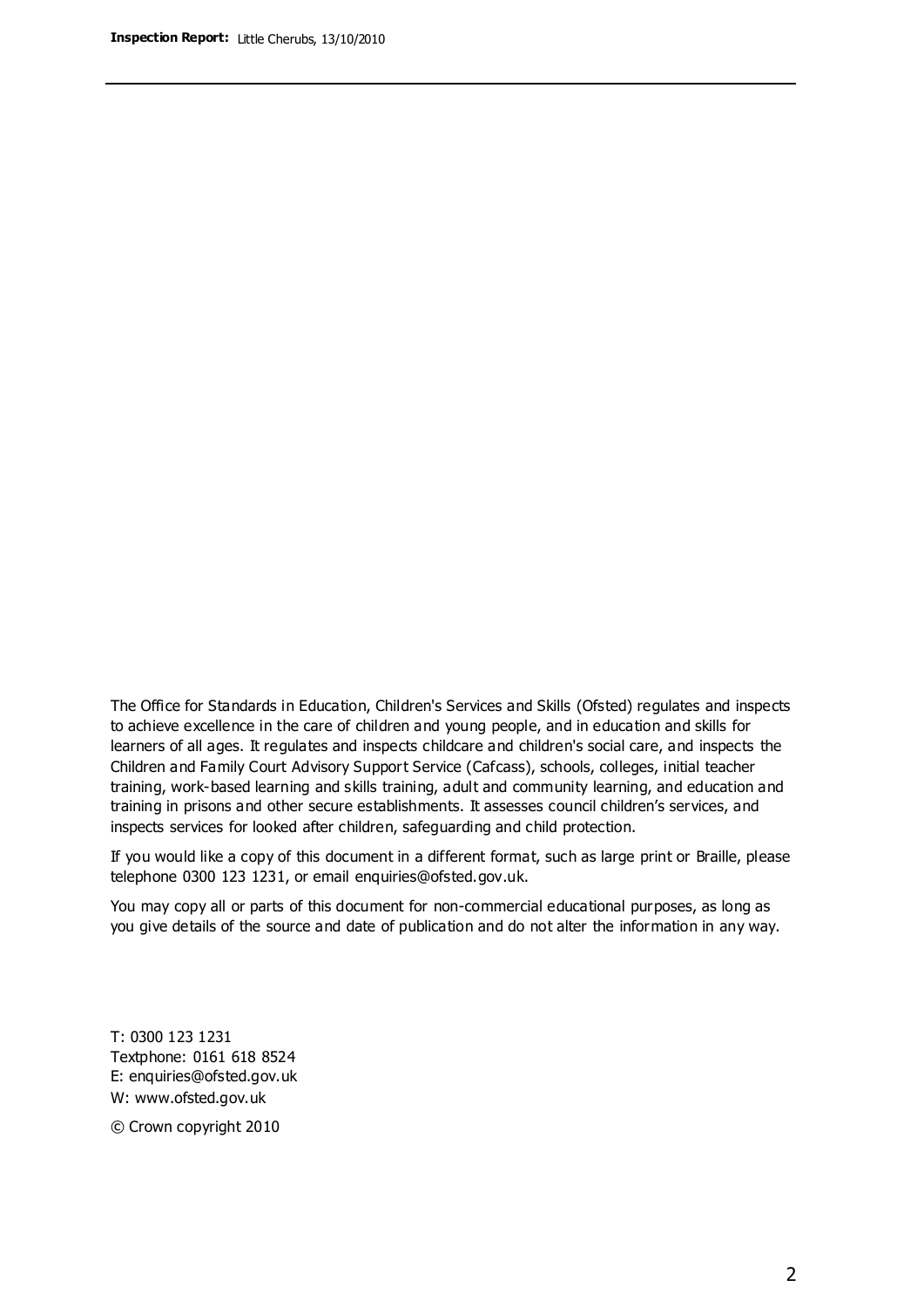## **Introduction**

This inspection was carried out by Ofsted under Sections 49 and 50 of the Childcare Act 2006 on the quality and standards of the registered early years provision. 'Early years provision' refers to provision regulated by Ofsted for children from birth to 31 August following their fifth birthday (the early years age group). The registered person must ensure that this provision complies with the statutory framework for children's learning, development and welfare, known as the *Early* Years Foundation Stage.

The provider must provide a copy of this report to all parents with children at the setting where reasonably practicable. The provider must provide a copy of the report to any other person who asks for one, but may charge a fee for this service (The Childcare (Inspection) Regulations 2008 regulations 9 and 10).

The setting also makes provision for children older than the early years age group which is registered on the voluntary and/or compulsory part(s) of the Childcare Register. This report does not include an evaluation of that provision, but a comment about compliance with the requirements of the Childcare Register is included in Annex B.

Please see our website for more information about each childcare provider. We publish inspection reports, conditions of registration and details of complaints we receive where we or the provider take action to meet the requirements of registration.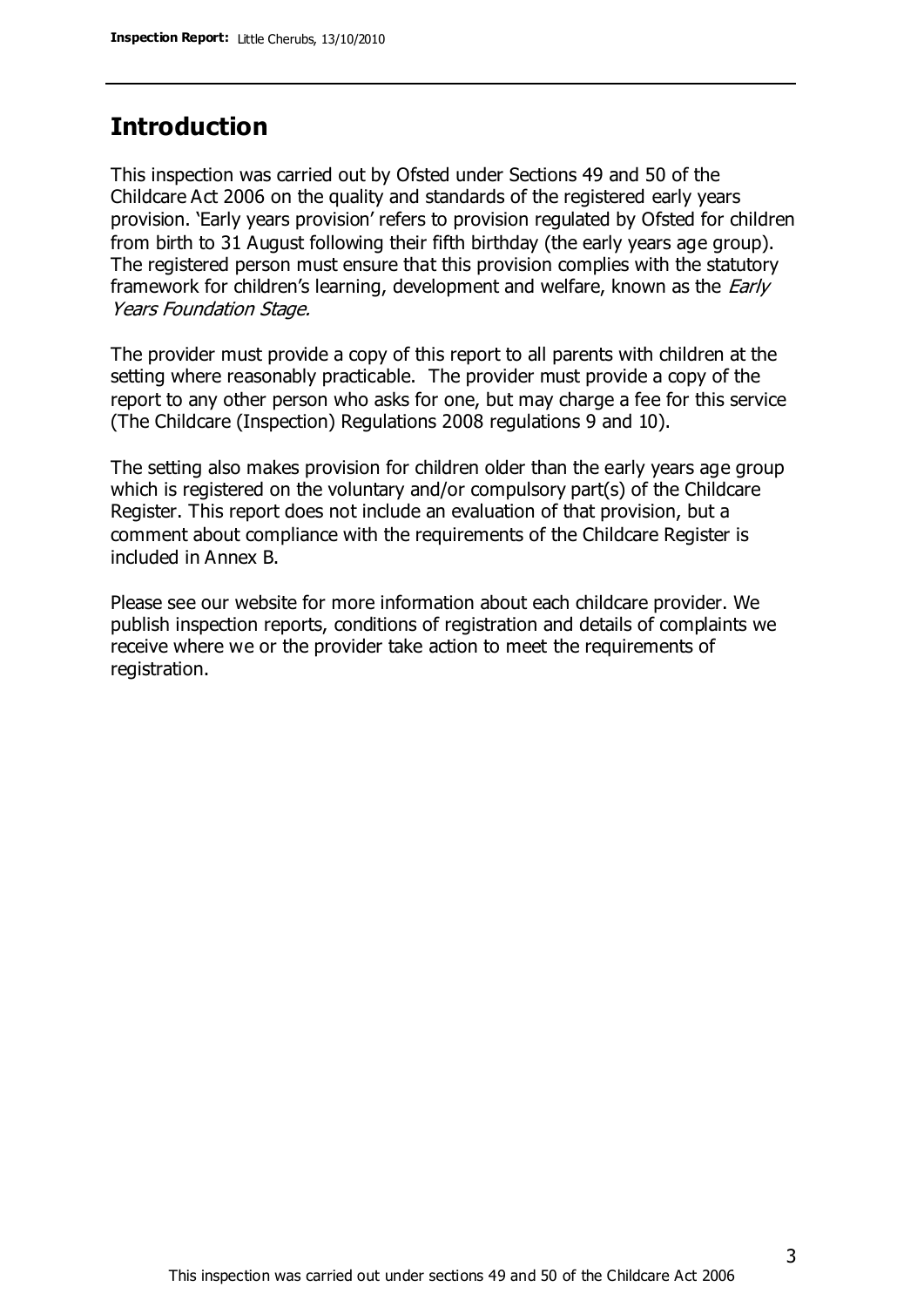# **Description of the setting**

Little Cherubs Nursery has been registered since November 2004 and is one of two nurseries run by Little Cherubs Care and Education Limited. It operates from a two storey building in Bromley and is accessible to transport services and local amenities. The nursery primarily serves families from the local community and surrounding areas.

Children are grouped according to their age range. Children under two years are cared for in a unit on the ground floor which includes a separate sleep area and nappy changing facilities. Children over two years are cared for in a unit located on the first floor which includes a quiet room and toilet provision. All children share access to a secure outdoor play area. There are currently 67 children aged under five years on roll. The nursery is registered on the Early Years Register and both the compulsory and voluntary parts of the Childcare Register.

The nursery opens five days per week, 51 weeks of the year. Opening hours are from 08:00 until 18:00. Children can attend on a full time or sessional basis and children with special educational needs and those who have English as an additional language are fully supported.

There is a minimum daily attendance of -----fifteen staff, of whom twelve hold a relevant early years qualification. Three staff are currently working towards a qualification.

## **The overall effectiveness of the early years provision**

Overall the quality of the provision is good.

Children are very happy and settled because the staff at the nursery create a safe and secure environment, where children are valued and supported to make the most of their abilities. Staff help the children to feel comfortable whilst they attend the setting. Warm, positive and trusting relationships enable children to feel safe and secure. Staff ensure experiences that are on offer to the children improve their learning opportunities, whilst working towards the best possible outcomes for children. The nursery has a high capacity to maintain continuous improvement, because all staff seek to improve their knowledge and understanding of children's early years through further education opportunities and training sessions.

# **What steps need to be taken to improve provision further?**

To further improve the early years provision the registered person should:

look at ways to promote the children's independence skills further during meal times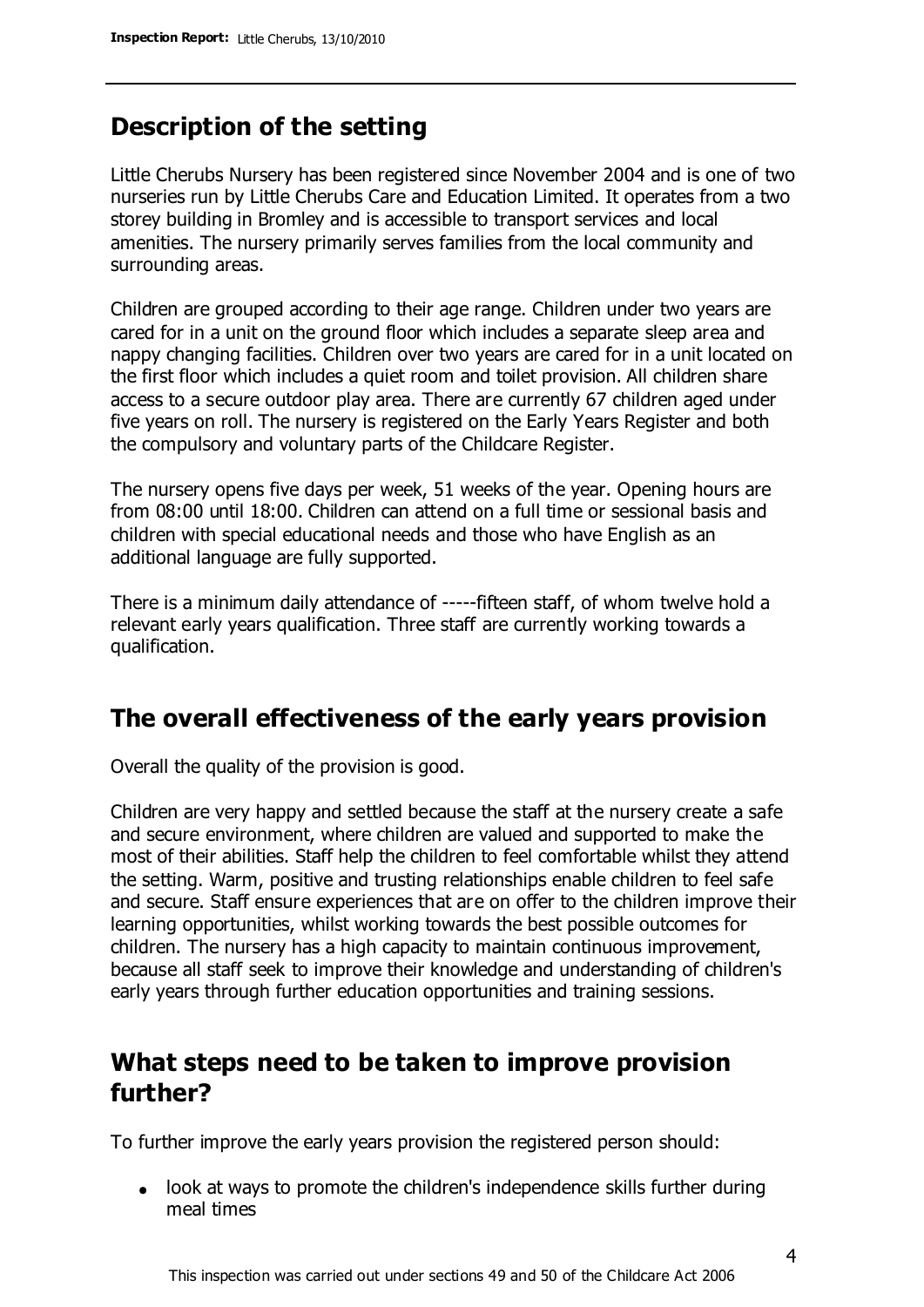- ensure learning intentions for all activities are clearly indentified in the planning to allow all staff to be aware of the learning objectives of the activity and that differentiation for activities is recorded for best outcomes for children
- allow children opportunties to mark make thier names on thier work

# **The effectiveness of leadership and management of the early years provision**

The staff have a good understanding of child protection and how to safeguard the children in their care. Good procedures are in place to ensure all staff have up to date Criminal Records Bureau checks in place. The manager ensures she records the numbers for the checks and the dates they were carried out, this ensures she is fully aware of when they need to be up dated. Stringent checks are in place to ensure all new staff are suitable to work with children. This further protects the safety of the children. Children are kept safe and secure, due to clear, concise and comprehensive risk assessments for both the setting and for outings.

Clear, accurate records are kept; including attendance registers which ensures the safeguarding of children. Children's safety is enhanced as children participate in regular fire drills. This allows everyone to be fully aware of what to do in an emergency. The setting's policies and procedures ensure parents are fully informed about all aspects of the provision. This enhances the children's safety, health and welfare.

All resources are deployed effectively to allow the children to enhance their independence skills. Children learn early word recognition through the excellent use of labels on the resources and furniture. Children learn about festivals and celebrations from around the world at an age appropriate level. The children have daily access to resources and materials that promote positive images of diversity and equal opportunities.

All staff constantly seek to improve their childcare practice so that children have enjoyable and challenging play and learning experiences. Staff have a natural affinity with the children, responding well to their welfare and development needs. The manager is driving improvement through her ambition to train and improve both her knowledge and that of the staff through attendance on ongoing training courses.

Staff have excellent communications with parents. Parents and staff have built excellent relationships which greatly benefits the care of the children. Parents attend parents evenings were they can discuss the development and progress of the children's learning, the parents are also involved in regular meetings regarding the running of the nursery. This ensures they are fully informed of what is happening within the nursery and are able to have their say in what happens.

Staff keep the parents up to date with their child's progress through informative developmental reports. Staff have built a good rapport with the local early years team. The team aid the staff's learning experiences by sharing training courses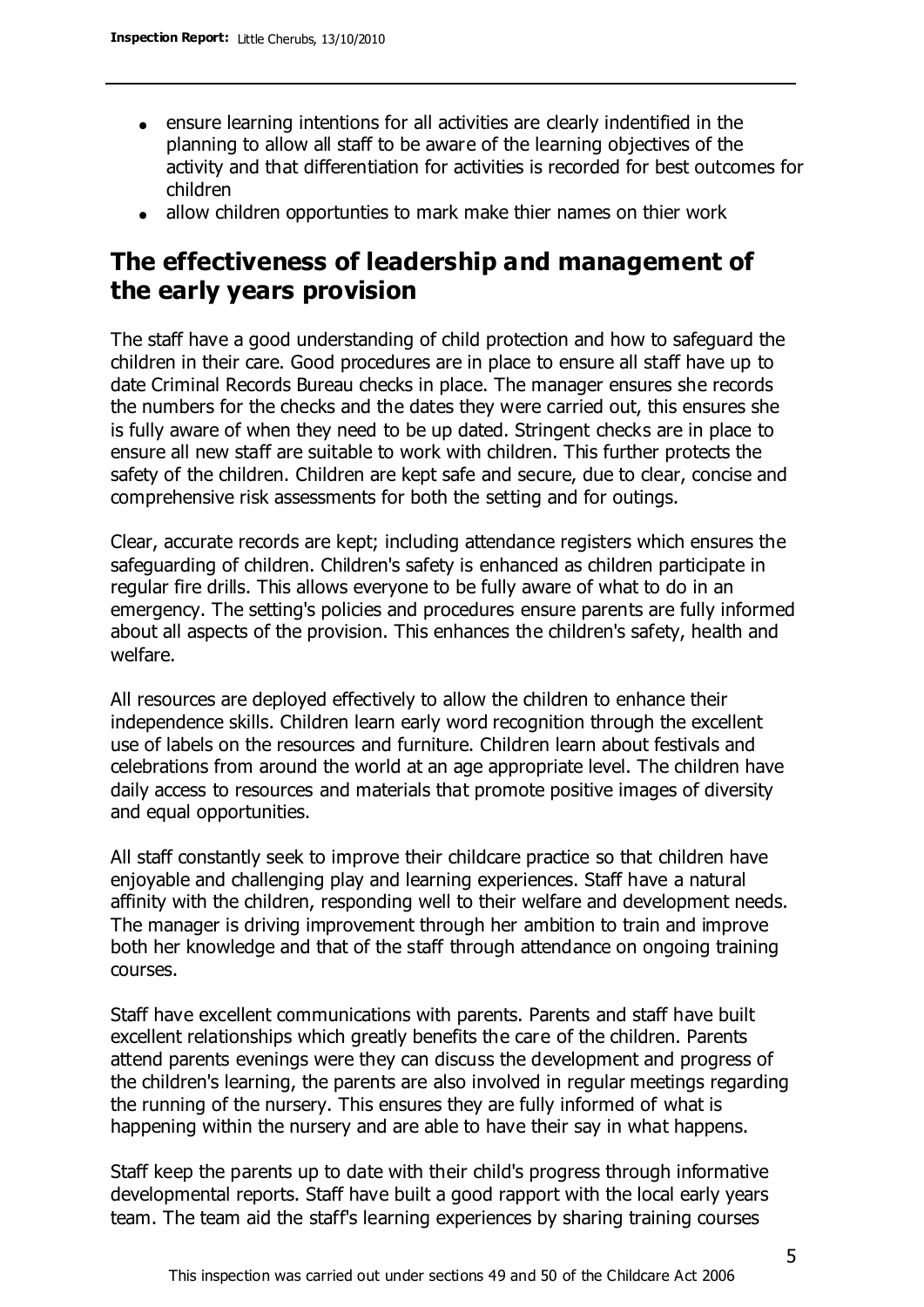with them. Staff also work with other settings the children attend. They gather children's observations from them, so they are fully aware of what stages of development the children have reached. Consequently, children are being supported in all areas of their development.

Staff have evaluated the setting extremely well and they have clear priorities and targets for improvements. Staff consult both parents and children in their selfevaluation. This ensures they get a clear picture from all users as to what they like and to what needs to be improved. The manager works with the answers to improve upon the practice of the nursery. As a result, the service is more than responsive to the needs of its users.

## **The quality and standards of the early years provision and outcomes for children**

Children happily explore and experiment, using a good range of different materials and resources, in a safe, supportive and caring environment. This helps the children to confidently practise and acquire new skills. Children receive plenty of attention, through the staff listening and responding to them throughout their activities. Children show they feel safe through confident and independent learning, making choices, helping themselves to toys and readily approaching the staff if they need help or a cuddle. Steps taken to safeguard children include effective child protection and fire evacuation procedures, close and supportive supervision, for example, when playing in the garden.

Children are clearly making good progress from their starting points. Staff consult parents before they start at the nursery to ensure they are fully aware of the children's abilities. These are then used to inform planning. Planning is written around the children's six weekly reviews, which have the children's next steps of learning. These are used to guide the staff in the activities they will plan to progress the children with their development. There are however, missed opportunities to further enhance the children?s learning experiences as the differentiation and the full learning intention for the activities are not included in into the planning. Staff are skilled in using open ended questions to enhance the children's learning. Children are attaining well.

Children are developing excellent skills for the future through support in using a wide range of learning resources. Children are highly skilled in using the nursery?s computer. Children enjoy participating in activities from external companies to encourage the children physical exercise through sports and dancing . This further enhances the children?s learning in these areas. Children throughout the day are reminded and are taught the importance of sharing. Staff explain to the children at a level they can understand the importance of being kind to each other. Staff are skilled in talking to the children about how to behave within the setting. As a result, children are all very well behaved.

Children play and move around in a hygienically clean, tidy and well organised nursery, promoting their health and welfare. They enjoy healthy snacks and plenty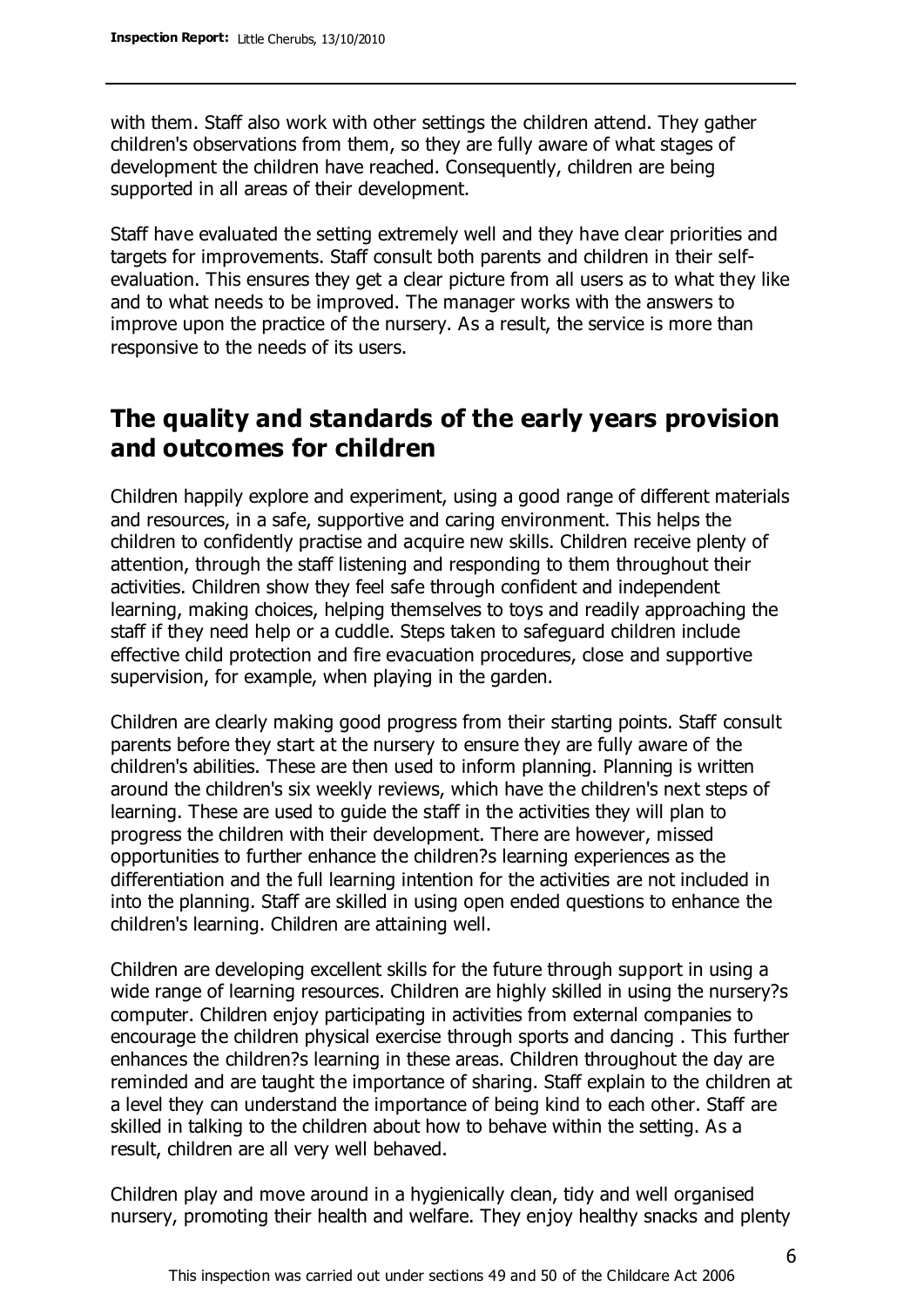of drinks. Children are offered and enjoy a good variety of fresh fruit and vegetables. Children also participate in their own cooking activities to provide snacks for them to eat. The cook ensures that all of the children's dietary needs are more then meet through the extensive menu that is on offer for the children at meal times. Children do have missed opportunities at lunch time to enhance their independence skills as they do not serve themselves their meals. The children help each other to pour their own drinks around the table.

Children of all ages enjoy mark making activities using a wide range of different medium. Staff talk to the children about what they are using and what they are making. Children excitedly make their collages using the different resources that the staff have gathered for the activity. Older children, do not given the opportunity to mark make their own names during these activities. As a result, there are missed opportunities to enhance the children?s learning in this area. The children enjoy exploring in the garden areas especially digging in the flower beds. The staff talk to the children about what they can see and what they can do with the soil. This enhances the children?s' learning of flowers and how things grow. Babies enjoy moving and dancing along with the staff singing. This builds a bond between the staff and the babies as well as enhance their physical development.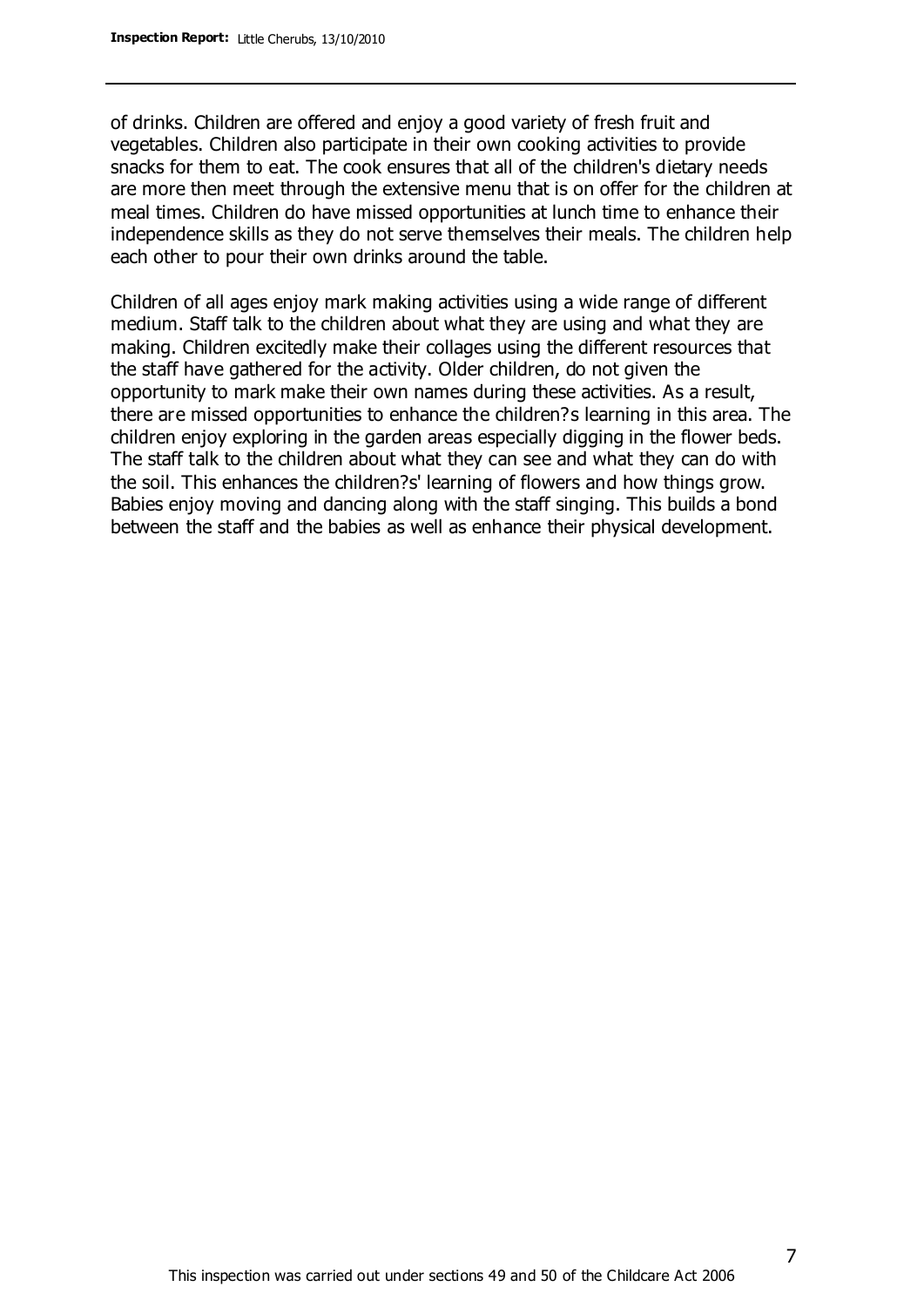# **Annex A: record of inspection judgements**

#### **The key inspection judgements and what they mean**

Grade 1 is Outstanding: this aspect of the provision is of exceptionally high quality Grade 2 is Good: this aspect of the provision is strong Grade 3 is Satisfactory: this aspect of the provision is sound Grade 4 is Inadequate: this aspect of the provision is not good enough

#### **The overall effectiveness of the early years provision**

| How well does the setting meet the needs of the      |  |
|------------------------------------------------------|--|
| children in the Early Years Foundation Stage?        |  |
| The capacity of the provision to maintain continuous |  |
| improvement                                          |  |

### **The effectiveness of leadership and management of the early years provision**

| The effectiveness of leadership and management of the             |  |
|-------------------------------------------------------------------|--|
| <b>Early Years Foundation Stage</b>                               |  |
| The effectiveness of leadership and management in embedding       |  |
| ambition and driving improvement                                  |  |
| The effectiveness with which the setting deploys resources        |  |
| The effectiveness with which the setting promotes equality and    |  |
| diversity                                                         |  |
| The effectiveness of safeguarding                                 |  |
| The effectiveness of the setting's self-evaluation, including the |  |
| steps taken to promote improvement                                |  |
| The effectiveness of partnerships                                 |  |
| The effectiveness of the setting's engagement with parents and    |  |
| carers                                                            |  |

## **The quality of the provision in the Early Years Foundation Stage**

The quality of the provision in the Early Years Foundation Stage  $\vert$  2

## **Outcomes for children in the Early Years Foundation Stage**

| <b>Outcomes for children in the Early Years Foundation</b>    |  |
|---------------------------------------------------------------|--|
| <b>Stage</b>                                                  |  |
| The extent to which children achieve and enjoy their learning |  |
| The extent to which children feel safe                        |  |
| The extent to which children adopt healthy lifestyles         |  |
| The extent to which children make a positive contribution     |  |
| The extent to which children develop skills for the future    |  |

Any complaints about the inspection or report should be made following the procedures set out in the guidance available from Ofsted's website: www.ofsted.gov.uk